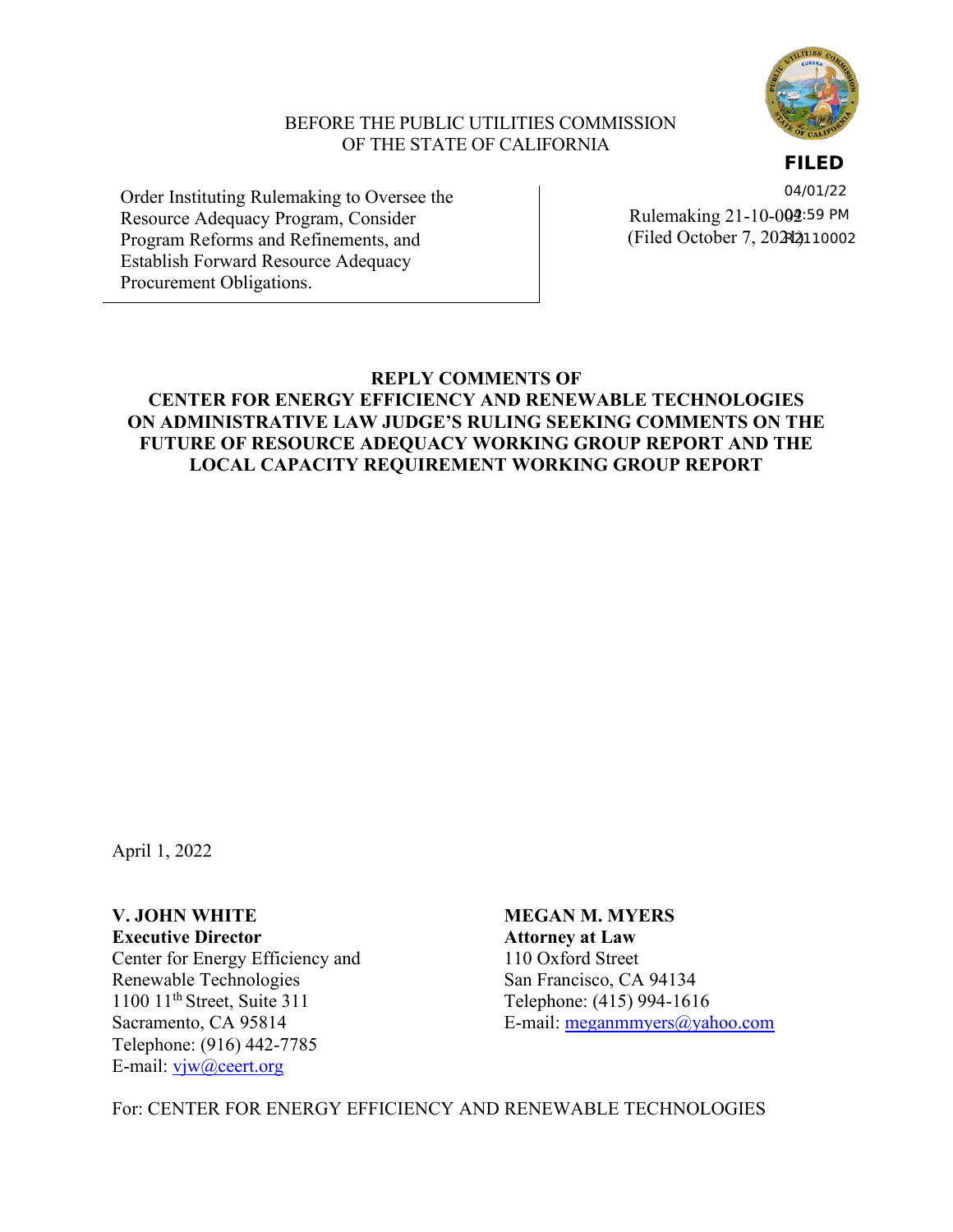### BEFORE THE PUBLIC UTILITIES COMMISSION OF THE STATE OF CALIFORNIA

Order Instituting Rulemaking to Oversee the Resource Adequacy Program, Consider Program Reforms and Refinements, and Establish Forward Resource Adequacy Procurement Obligations.

Rulemaking 21-10-002 (Filed October 7, 2021)

### **REPLY COMMENTS OF CENTER FOR ENERGY EFFICIENCY AND RENEWABLE TECHNOLOGIES ON ADMINISTRATIVE LAW JUDGE'S RULING SEEKING COMMENTS ON THE FUTURE OF RESOURCE ADEQUACY WORKING GROUP REPORT AND THE LOCAL CAPACITY REQUIREMENT WORKING GROUP REPORT**

Center for Energy Efficiency and Renewable Technologies (CEERT) appreciates this opportunity to submit its Reply Comments on the Administrative Law Judge's Seeking Comments on the Future of Resource Adequacy Report and the Local Capacity Requirement Working Group Report, issued in this resource adequacy (RA) proceeding on March 4, 2022 (ALJ Ruling). These Reply Comments have been timely filed and served pursuant to the Commission's Rules of Practice and Procedure and the instructions contained in the ALJ Ruling. The ALJ Report establishes a comment schedule for the Future of RA Working Group Report (Future of RA Report) and the Local Capacity Requirement (LCR) Working Group Report. CEERT's Reply Comments are limited to the Future of RA Report.

### **I. SUMMARY**

There is a broad consensus among diverse parties submitting opening comments that the Hourly Slice of Day Framework as delineated by Southern California Edison (SCE) provides the foundation for the improved integration of renewable resources, storage technologies and demand response measures to California's electric system while maintaining reliability across all hours of the day. Parties that support the Hourly Slice of Day Framework include, but are not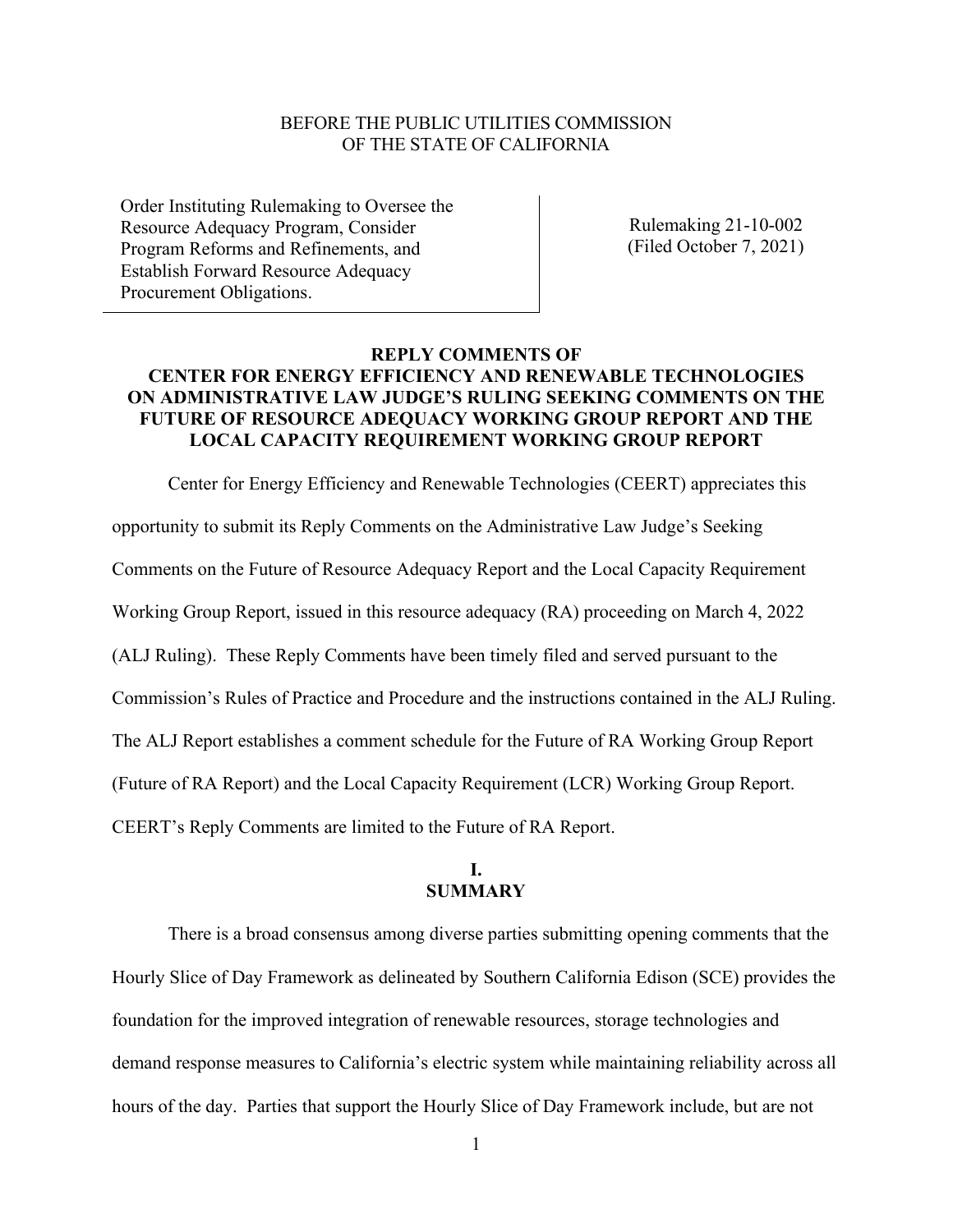limited to, the Solar Energy Industries Association and Large-Scale Solar Association (SEIA and LSA), California Energy Storage Association (CESA), Green Power Institute (GPI), California Community Choice Association (CalCCA), the California Efficiency and Demand Management Council (the Council), the Public Advocate's Office (Cal Advocates), California Large Energy Consumers Association (CLECA), the Natural Resources Defense Council (NRDC), Pacific Gas and Electric Company ( $PG&E$ ) and  $SCE<sup>1</sup>$ .

Many parties agree with CEERT's Opening Comments that the Commission needs to move quickly to issue a decision in this proceeding adopting the Hourly Slice of Day Framework so that parties can continue to work together to develop the tools and processes needed for the Resource Adequacy (RA) showings, the elaboration of counting methodologies for renewable, storage and demand response resources and the implementation of the revised RA program by the Commission and the California Independent System Operator (CAISO). Many parties indicate that it should be feasible to resolve remaining issues and implement the revised RA framework by 2024.<sup>2</sup>

CEERT agrees with the comments submitted by NRDC that Load Serving Entities (LSEs) should be required to submit a 2023 Year RA compliance test filing followed by Month Ahead RA test filings.<sup>3</sup> Such testing of compliance templates and verification tools should provide the Commission with the level of confidence needed to assure that the revised program can be fully implemented for Compliance Year 2024.

<sup>&</sup>lt;sup>1</sup> See, e.g., SEIA and LSA Opening Comments, at p. 2; CESA Opening Comments, at p. 2; GPI Opening Comments, at p. 1; CalCCA Opening Comments, at p. 3; The Council Opening Comments, at p. 2; Cal Advocates Opening Comments, at p. 1; CLECA Opening Comments, at p. 2; NRDC Opening Comments, at p. 2; PG&E Opening Comments, at pp.1-2; and SCE Opening Comments, at p. 2. <sup>2</sup> For example, in Opening Comments, SCE notes that if the Commission decides to phase in

implementation, then the 2024 compliance year could be a transition year with an information-only demonstration based on the Hourly Slice of Day Framework. SCE Opening Comments, at p. 3. <sup>3</sup> NRDC Opening Comments, at p. 6.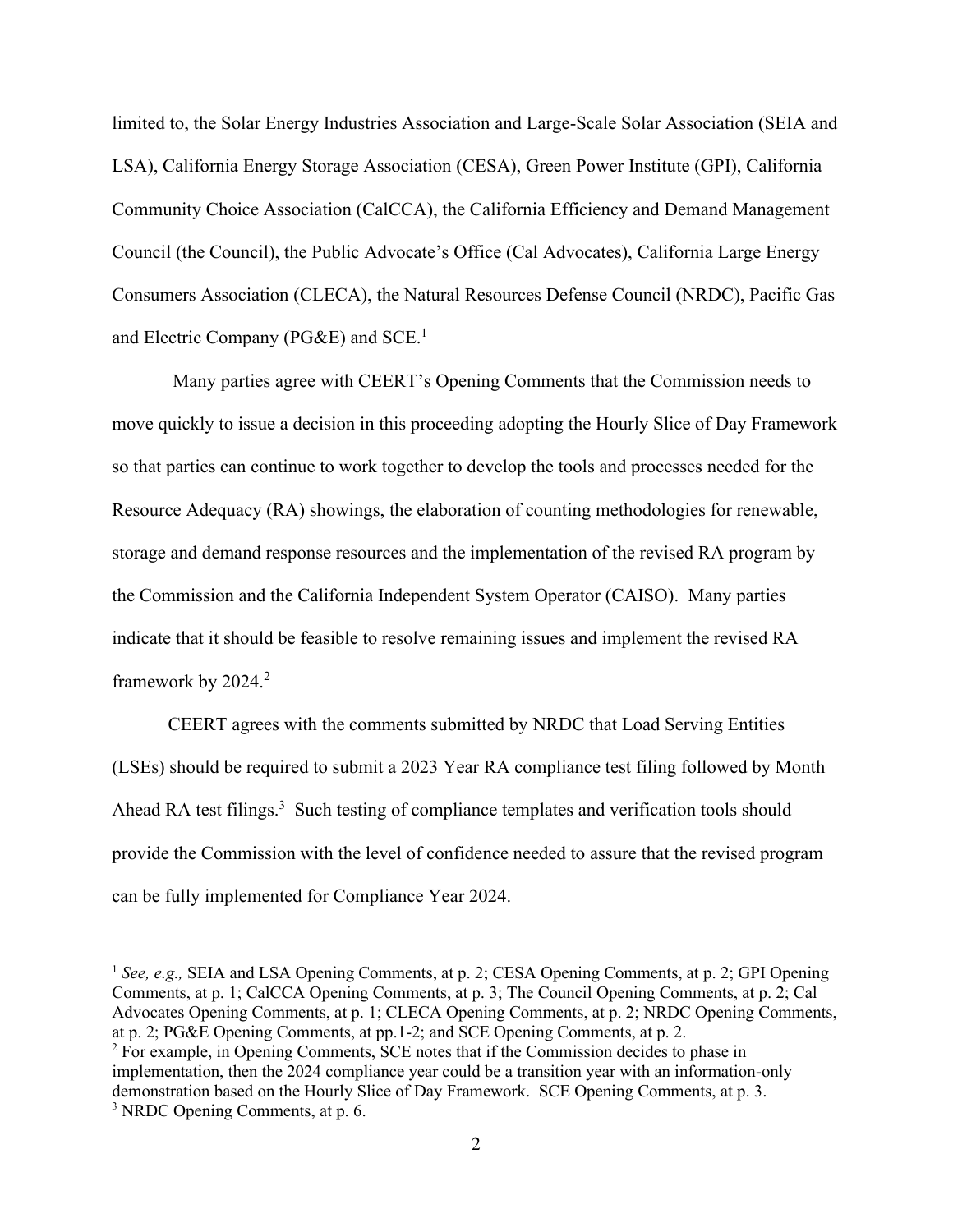CEERT also agrees with comments submitted by Cal Advocates who point out that moving to an hourly assessment of load and RA requirements will result in more accurate assumptions regarding solar generation availability than the current use of single-point Electric Load Carrying Capacity (ELCC) calculations.<sup>4</sup> Cal Advocates correctly observes that "hourly solar generation profiles will help to operationalize the rapidly growing solar fleet to charge storage."<sup>5</sup> Assuring that there is sufficient energy for the charging of energy storage technologies is an essential requirement of RA reform.

#### **II. THE GRIDWELL PROPOSAL DOES NOT COMPLY WITH DECISION 21-07-014**

Multiple parties including Calpine, Middle River Power LLC (MRP), the Independent Energy Producers (IEP), San Diego Gas & Electric Company (SDG&E), Shell Energy North America (Shell Energy) and the Western Power Trading Forum (WPTF) recommend adoption of Gridwell's "two point proposal."<sup>6</sup> However, these parties fail to demonstrate that this proposal is consistent with the Commission's direction for this proceeding as provided in Decision (D.) 21- 07-014. That decision lays out five guiding principles for RA reform which are as follows: 1) to balance ensuring a reliable electrical grid with minimizing costs to customers; 2) to balance addressing hourly energy sufficiency for reliable operations with advancing California's environmental goals; 3) to balance granularity and precision in meeting hourly RA needs with a reasonable level of simplicity and transactability; 4) to be implementable in the near-term (*e.g.,* 2024); and 5) to be durable and adaptable to a changing electric grid.<sup>7</sup>

<sup>4</sup> Cal Advocates Opening Comments, at p. 5.

<sup>5</sup> *Id*.

<sup>6</sup> *See, e.g.,* Calpine Opening Comments, at p. 1; MRP Opening Comments, at p. 6; IEP Opening Comments, at p. 1; SDG&E Opening Comments, at p. 2; Shell Energy Opening Comments, at pp. 2-3; and WPTF Opening Comments, at pp. 1-2.

 $7$  D.21-07-014, at p. 52 (Ordering Paragraph 2).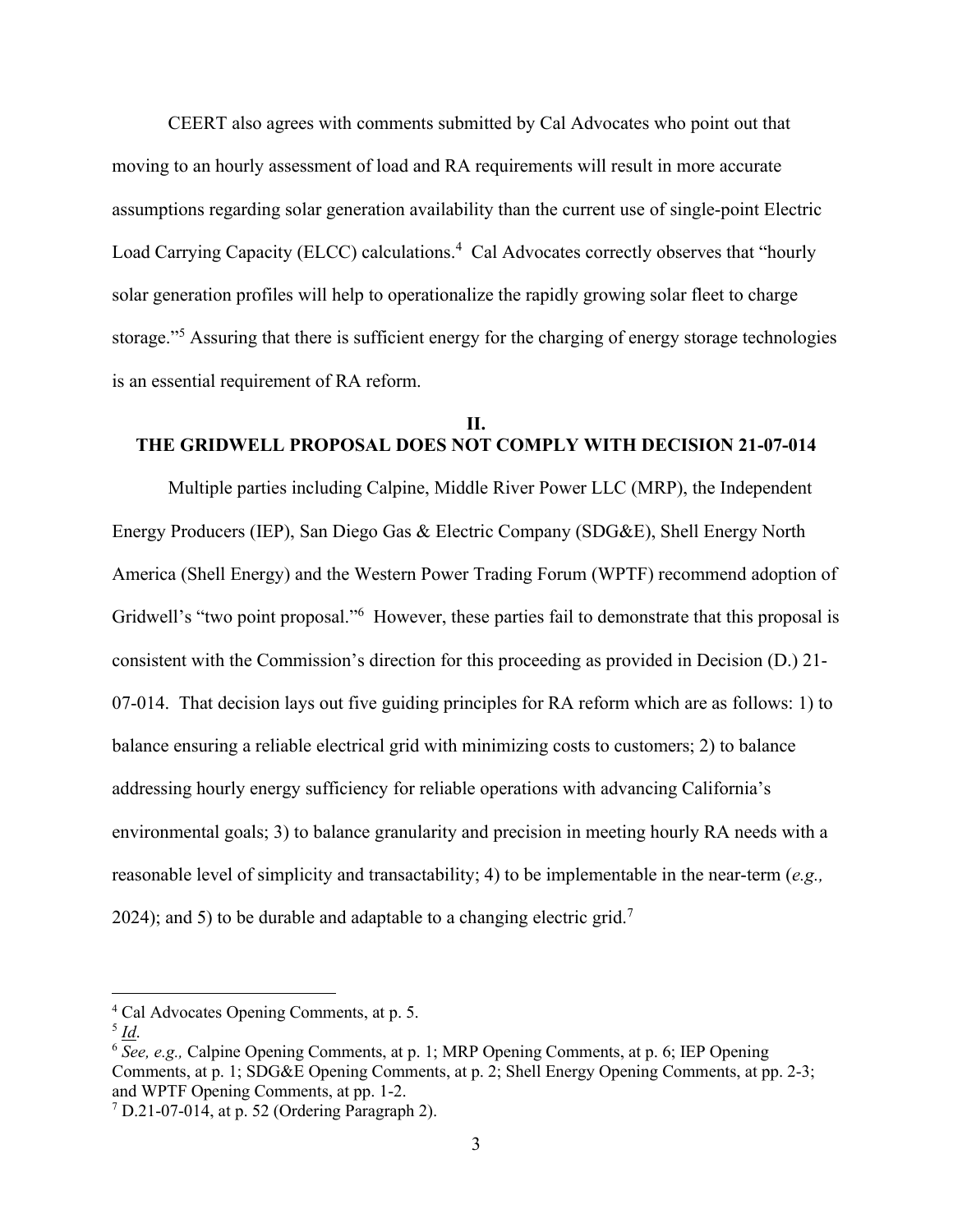None of the above parties provides any evidence that the Gridwell proposal is consistent with principles 2, 3 and 5. For instance, SDG&E simply asserts that it "expects that the 2-slice" proposal will likely be more affordable while still ensuring reliability, and thus favors the 2-slice proposal over the 24x1(sic) proposal on this basis."<sup>8</sup> SDG&E goes on to recommend that before either proposal is adopted that additional Loss of Load Expectation (LOLE) studies be conducted which may take considerable additional time and involve additional costs.<sup>9</sup> CEERT and other parties agree that LOLE studies will continue to be an important part of the Commission's process regarding Integrated Resource Planning and determination of planning reserve margins for the RA Program. However, SDG&E's recommendation to delay RA reform while these studies are conducted should be rejected.

WPTF argues, as do other parties, that the Gridwell proposal does not "give rise to significant transactional complexities, does not require major changes to the CAISO's existing rules and systems to implement, and utilizes resource counting conventions that are largely consistent with the conventions used for modeling portfolios in the Commission's Integrated Resource Planning process."<sup>10</sup> While these assertions may be true they do not provide a reasonable basis for the Commission to reverse the principles established for RA reform as articulated in D. 21-017-014.

Instead, the Commission should reject the Gridwell proposal and proceed with the Hourly Slice of Day Framework. The issues identified by WPTF, and other parties related to counting conventions, transactability with LSEs and CAISO implementation of the framework can be resolved in this proceeding over the next 18 months.

<sup>8</sup> SDG&E Opening Comments, at p. 2.

<sup>9</sup> *Id*., at pp. 2-3.

<sup>&</sup>lt;sup>10</sup> WPTF Opening Comments, at pp. 1-2.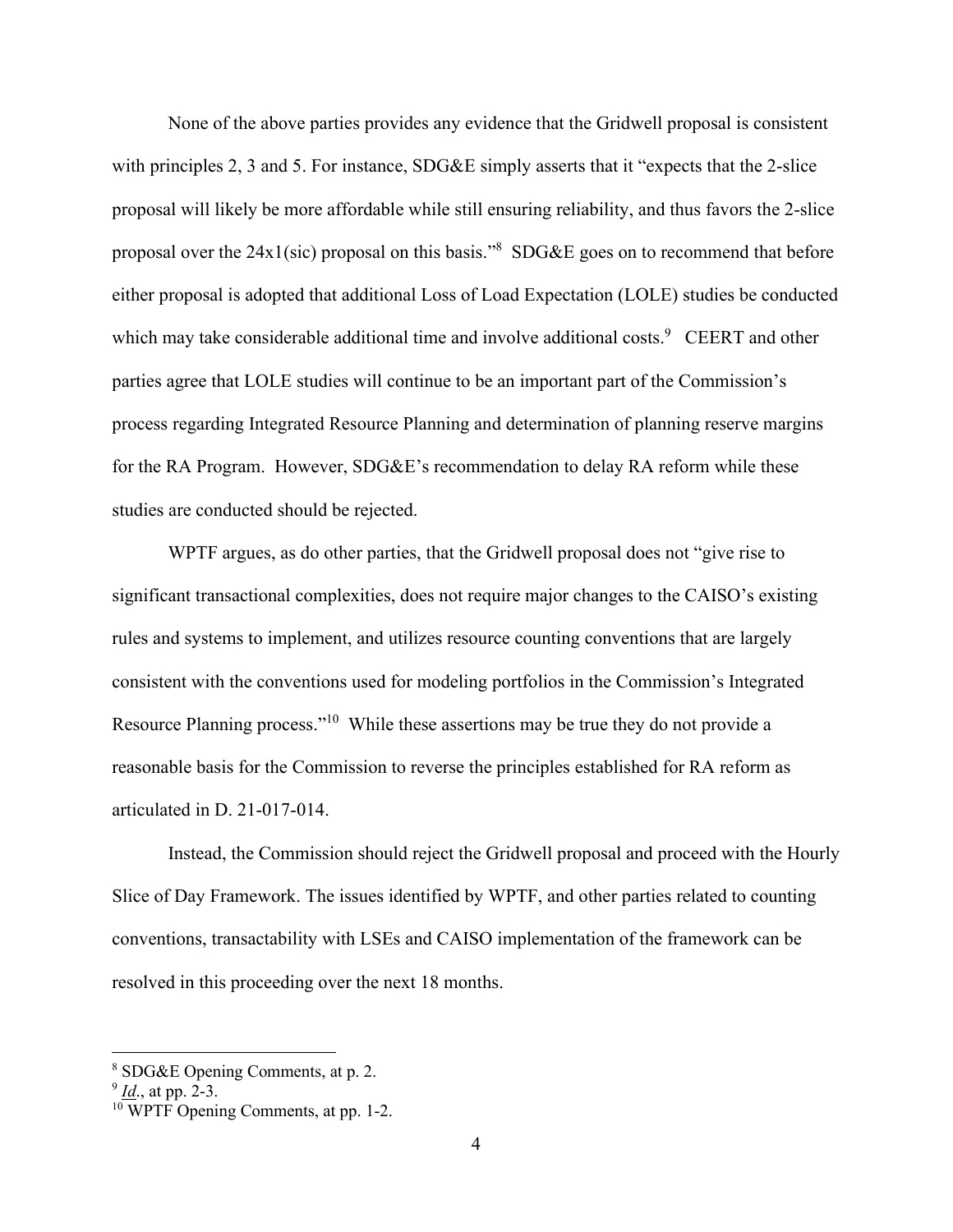### **III. ENERGY DELIVERABILITY IN OFF-PEAK HOURS MUST BE ADDRESSED**

The CAISO indicates that they are not clear whether variable energy showings in the Hourly Slice of Day Framework will represent deliverable capacity.<sup>11</sup> CEERT agrees with the CAISO that an implementable RA program must show that there is sufficient deliverable energy to both meet load and storage charging demand in non-peak hours.<sup>12</sup>

Deliverability assessments are carried out in the CAISO transmission planning process based on resource portfolios developed by the Commission in coordination with load serving entities in the Integrated Resource Planning (IRP) proceeding. It is essential that the Commission take into account proposed changes in the RA program as it puts together future resource portfolios in the IRP process. In particular, the Commission needs to be cognizant as to how it decides to assign energy-only deliverability status to resources that will be used to charge storage technologies in the future. Likewise, it is essential that the CAISO clearly communicate to the Commission the potential need for transmission expansion to meet deliverability requirements during off-peak hours to charge batteries that will be used to meet system peak requirements.

CEERT would be supportive of a future CAISO stakeholder process designed to assess the energy sufficiency of the RA fleet that is closely coordinated with proposed changes to the RA program.

### **IV. RA REFORM SHOULD SEEK TO AVOID CHANGES TO THE CAISO TARIFF**

The CAISO notes in their comments that with careful coordination the implementation of the Hourly Slice of Day Framework should not require changes to the CAISO tariff related to its

<sup>&</sup>lt;sup>11</sup> CAISO Opening Comments, at p. 6.

<sup>12</sup> *Id*., at pp. 3-4.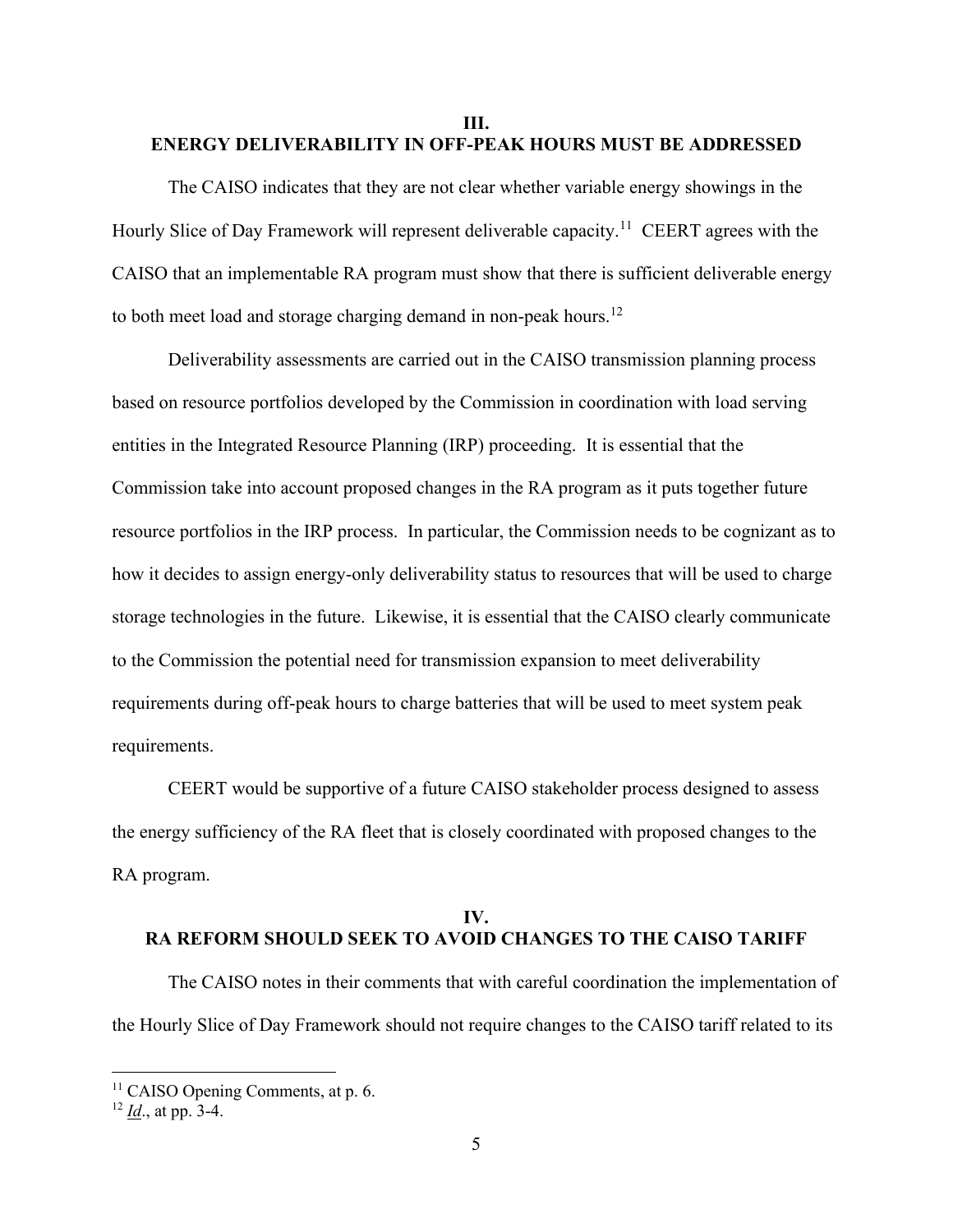implementation of resource adequacy requirements.<sup>13</sup> CEERT agrees it would be preferable that the Commission move forward with the implementation of RA Reform without requiring the CAISO to make a filing to the Federal Energy Regulatory Commission.

The CAISO notes that the Commission could direct load serving entities to adhere to new RA program requirements that would be subject to Commission corrective action. This would avoid changes to CAISO systems and processes and would not involve CAISO enforcement of new requirements.<sup>14</sup> The Commission should seek to implement the Hourly Slice of Day Framework without requiring any modification to the CAISO tariff.

## **V. MULTI-DAY STORAGE BENEFITS NEED TO BE ADDRESSED IN THE FUTURE**

The Long Duration Energy Storage Association of California (LDESAC) and Form Energy, Inc. (Form Energy) observed that multi-day and seasonal storage technologies are not accounted for in the current RA framework.<sup>15</sup> Long duration storage technologies have the potential to play a significant role in the transition to a clean energy economy. However, because of the multi-day characteristics of their charging and discharging cycles they do not easily fit into a slice of day RA program. CEERT agrees with Form Energy that more analysis is needed to understand the risk posed by multi-day reliability events both in the mid-term and longer-term futures.<sup>16</sup> These analyses which could be carried out by the California Energy Commission as part of its SB 100 reporting responsibilities could help in designing future capacity products that help ensure energy sufficiency during multi-day reliability events.

<sup>&</sup>lt;sup>13</sup> CAISO Opening Comments, at p. 7.

<sup>14</sup> *Id*.

<sup>&</sup>lt;sup>15</sup> LDESAC Opening Comments, at p. 3 and Form Energy Opening Comments, at pp. 2-3.

<sup>&</sup>lt;sup>16</sup> Form Energy Opening Comments, at pp. 4-5.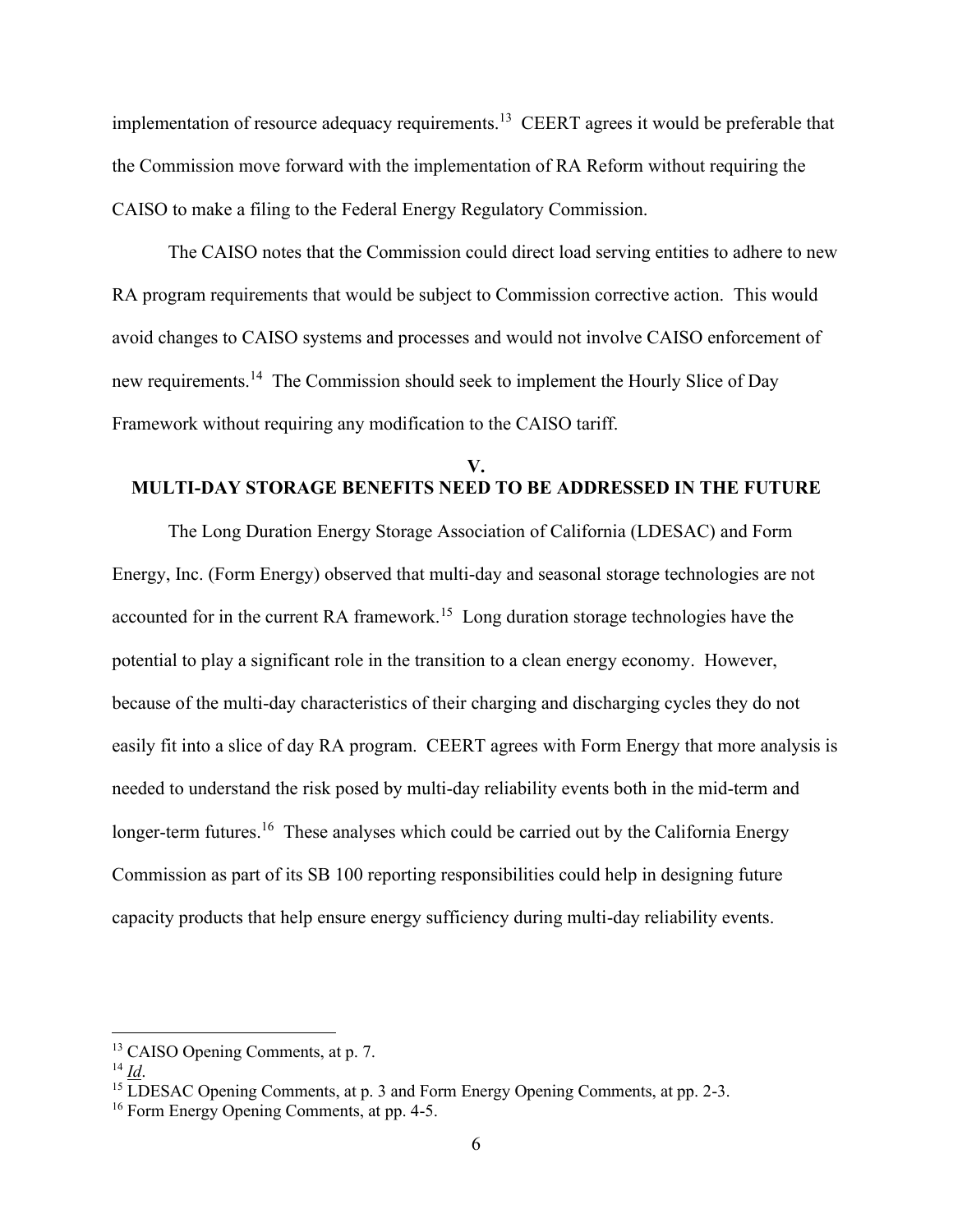# **VI. POLICIES PROMOTING THE CLOSURE OF GAS POWER PLANTS IN DISADVANTAGED COMMUNITIES NEED TO BE COORDINATED ACROSS MULTIPLE PROCEEDINGS**

The California Environmental Justice Alliance (CEJA) and the Union of Concerned Scientists (UCS) point out the importance of reducing the impacts of emissions from fossil fuel generation on disadvantaged communities.<sup>17</sup>

CEJA and UCS cite three key provisions of the Public Utility (P.U.) Code that require the Commission and other parties to address these concerns across multiple proceedings.<sup>18</sup> P.U. Code Section 454.52 requires the Commission to adopt a process so that load-serving entities periodically file integrated resource plans that commit them to act to that minimize localized air pollutants. P.U. Code Section 399.13(a)(8) requires California's electrical corporations give preference to communities with high levels of toxic air contaminants, criteria air pollutants, and greenhouse gases in soliciting and procuring renewable energy resources. P.U. Code Section 390(b) requires the Commission in establishing resource adequacy requirements to advance, to the extent possible, the state's goals for clean energy, reducing air pollution, and reducing emissions of greenhouse gases.

Taken together these three Commission administered programs - IRP, Renewable Portfolio Standard (RPS) and RA Program - form essential building blocks for reducing greenhouse gas (GHG) emissions, reducing air pollution in general and specifically reducing pollution in disadvantaged communities. CEJA and UCS correctly point out that the Commission, in D.20-06-002, requires the Central Procurement Entity (CPE) in its procurement of local

<sup>&</sup>lt;sup>17</sup> CEJA and UCS Opening Comments, at pp. 3-5.

<sup>18</sup> *Id*., at pp. 2-3.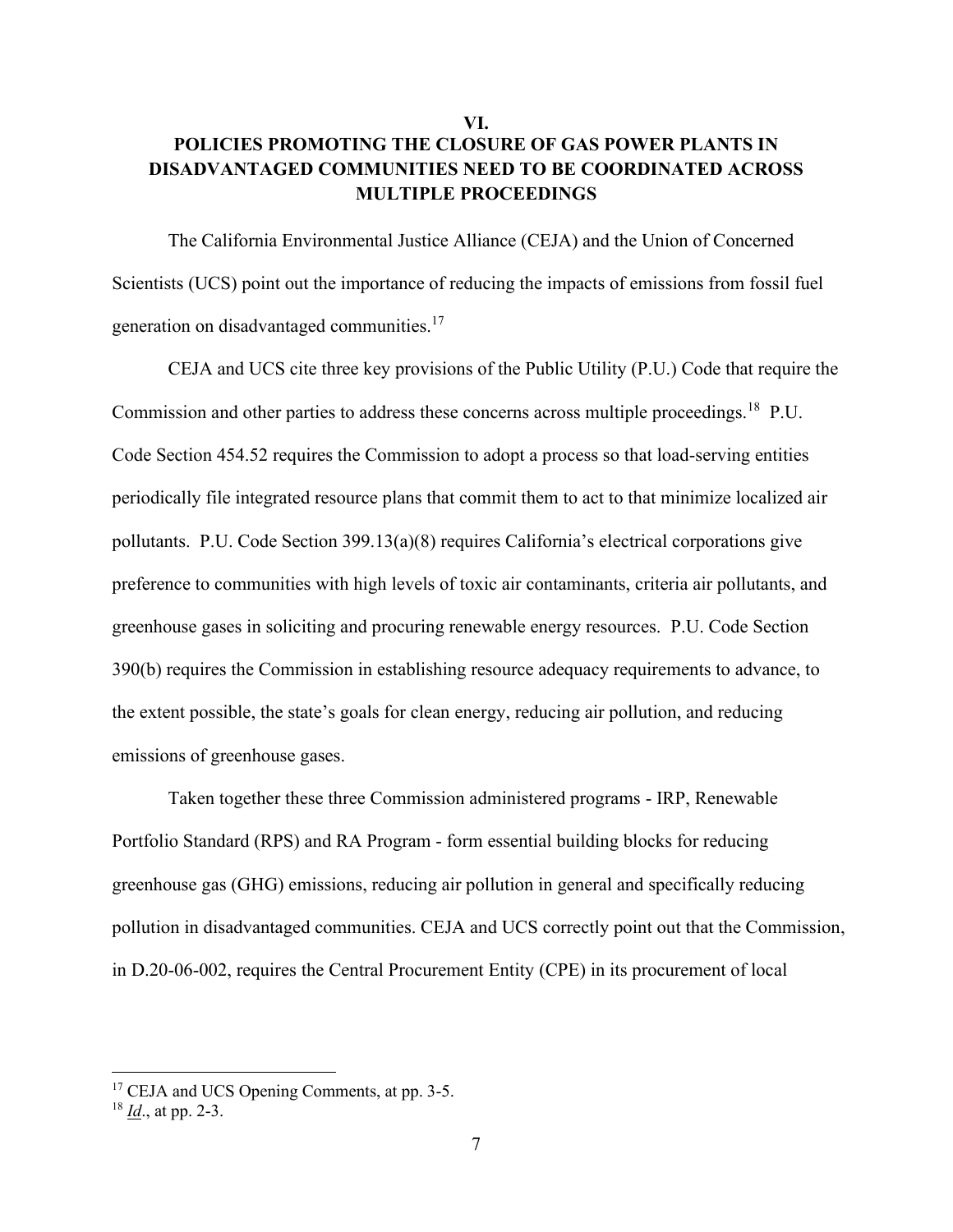capacity resources (LCR) to consider the location of facilities that provide local reliability services.<sup>19</sup>

CEERT has strongly supported and continues to support maintaining an emphasis on the earliest possible closure of fossil fuel facilities that impact disadvantaged communities. CEERT believes that their closure will depend on the procurement of clean energy technologies combined with enhanced transmission. Many of these fossil fuel power plants are operated only in contingent conditions to provide local reliability. We support the Commission targeting future procurement to reducing and then eliminating the need for fossil generation particularly in the Los Angeles basin and the greater Fresno area.

CEERT notes that the "Future of Resource Adequacy Working Group Report" focused on elaboration of approaches to resource counting, load forecasting and use of maximum cumulative (MCC) buckets for system resource adequacy rather than local resource adequacy. That said, we would support additional analysis that focused on the Hourly Slice of Day Framework to better understand its impact on disadvantaged communities. One key attribute of the Hourly Slice of Day Framework is that it eliminates the need for the MCC buckets which rigidly require all load-serving entities to contract for resources that are available 24/7. CEERT views the elimination of the MCC bucket mechanism as a key outcome of RA reform.

CEERT encourages the Commission to elevate the concerns expressed by CEJA and UCS in their comments while at the same time continuing to make timely progress of RA reform.

#### **VII. CONCLUSION**

CEERT appreciates the opportunity to submit these reply comments regarding the Future of Resource Adequacy Working Group Report and encourages the Commission to quickly adopt

<sup>&</sup>lt;sup>19</sup> CEJA and UCS Opening Comments, at p. 3.